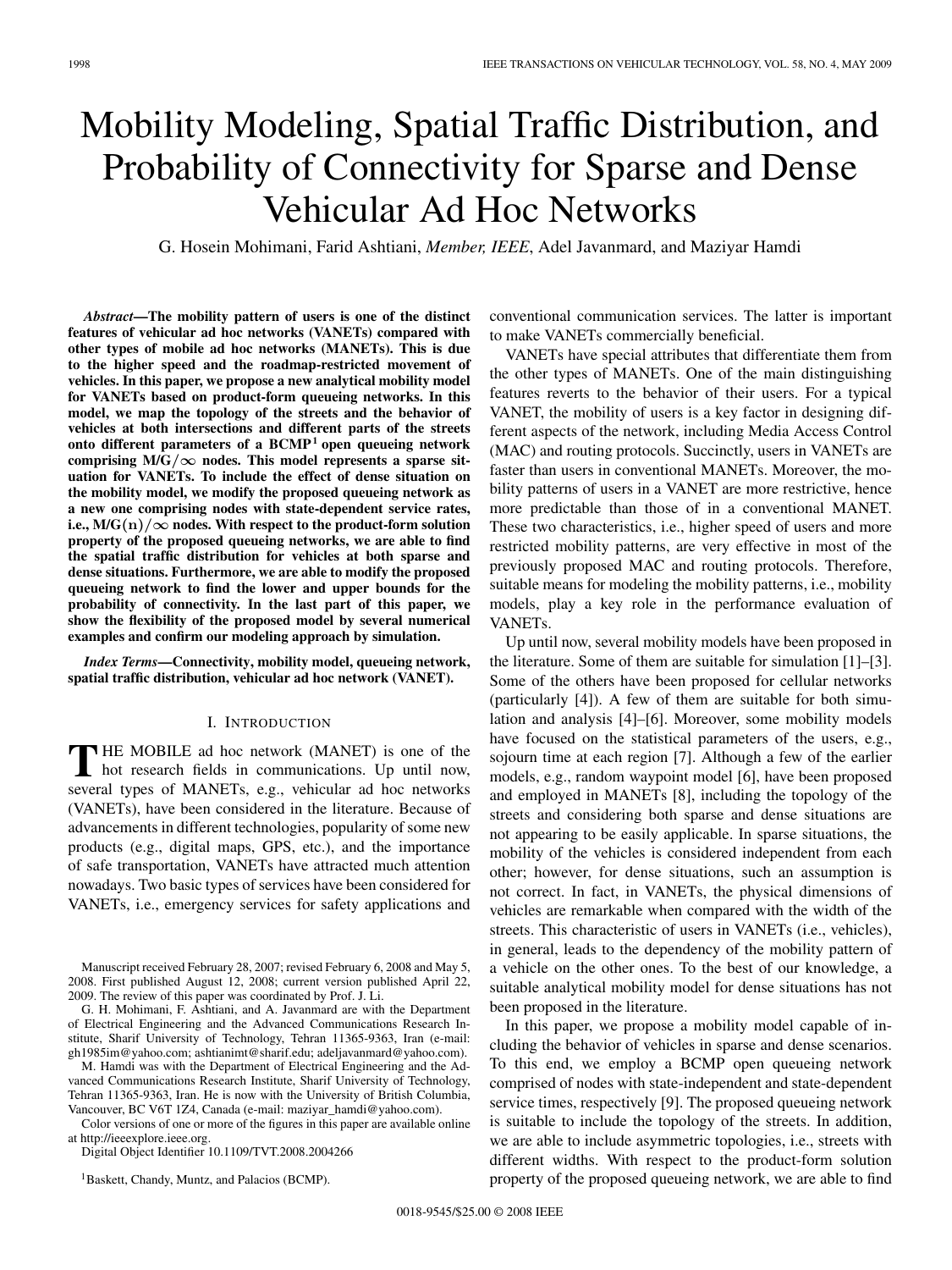the spatial traffic distribution for vehicles at different streets. Spatial traffic distribution is a very important topic for designing and evaluating suitable routing algorithms in VANETs. The mobility model proposed in [4] has also been based on queueing networks; however, it is not suitable for VANETs because the road topology and dense situations have not been considered. It is worth mentioning that the proposed model in this paper focuses on the steady-state behavior of the vehicles. In fact, the behavior of the vehicles is a time-varying process. Then, vehicles behave differently in different time intervals, e.g., in the morning and evening; however, it is assumed that at each time interval their behavior is approximately stationary and predictable. In addition, it is assumed that each time interval is sufficiently large such that the behavior of the vehicles reaches its steady state. Thus, we are able to apply the proposed models on each time interval by setting the parameters in a suitable manner, e.g., by statistical data gathering at similar time intervals.

One of the other important problems in VANETs is the probability of connectivity. Several definitions have been considered for this probability in the literature. Although a few approaches have been proposed in the literature for computing the probability of connectivity in MANETs [10]–[13], most of them are only applicable to 1-D cases. The probability of connectivity in VANETs has two delicate features; it is a 2-D problem, and the road topology deeply affects this probability. The probability of connectivity has been considered for VANETs in different views [5], [13]–[16]. In this paper, we consider a general definition for connectivity and offer a suitable modification on our proposed mobility model to find lower and upper bounds for the probability of connectivity along a street. Our approach is able to investigate the effect of the different parameters of the mobility pattern and the radio transmission range of vehicles on the bounds for the probability of connectivity.

Following this introduction, in Section II, we discuss the general characteristics and some assumptions for the mobility patterns of vehicles. In Section III, we propose a queueing network as the mobility model with sufficient capabilities to represent the mobility patterns of vehicles. Then, we modify the proposed queueing network to make it suitable for dense and sparse scenarios. We also obtain the spatial traffic distributions for sparse and dense situations in Section III. Section IV deals with the connectivity problem and shows the flexibility of the proposed mobility model in computing lower and upper bounds for the probability of connectivity. In Section V, we show the flexibility of the proposed model by several numerical results and confirm the results by simulation. We conclude this paper in Section VI.

## II. GENERAL CHARACTERISTICS OF MOBILITY PATTERNS

As discussed in the previous section, the mobility pattern of each vehicle is strongly affected by the topology of the roads. Then, to consider a mobility pattern, we focus on a desired region such as in Fig. 1. However, there is no restriction on the shape and direction of the streets. In the desired topology (Fig. 1), we have several intersections and streets. We assume that the vehicles arrive in the desired region from entrances



Fig. 1. Typical roadmap (road topology) considered in this paper and the method of mapping different parts of the streets onto queueing nodes.

according to a Poisson process. Since the behaviors of vehicles along the streets are usually different, we differentiate the movement of a vehicle along different parts of a typical street. In this respect, we assume that a typical vehicle at each street has three phases of movement. For the sake of simplicity, we only focus on the average speed of the vehicles at each phase of movement as in the following.

The first phase of the movement denotes a starting phase that corresponds to the front part of the street. In this phase, each vehicle has a varying speed until it reaches a nearly constant speed. The vehicle maintains its speed at the middle part of the street, equivalent to the second phase of its movement. This constant speed depends on the driving habits of the driver and other factors in the street. By considering vehicles at that street in a statistical sense, we have assumed three categories of speeds for the middle part, i.e., low, medium, and fast. In addition, for vehicles parking at that street (only at the middle part), we have considered a forth category of speed, i.e., very low. Each category at the preceding division has a range of speeds as well as a general distribution (e.g., uniform), such that each vehicle of a typical category selects a speed from the corresponding range according to the corresponding distribution. After moving along the middle part of the street and approaching an intersection, we have considered another phase of movement, i.e., ending phase. We have considered two categories of speeds, in general, for this end part of the streets, i.e., low and medium. Low speeds represent the situation of encountering stoplights, stop signs, caution for turning left or right, or any other means of hindering. Moreover, the medium speed category corresponds to the case of not encountering an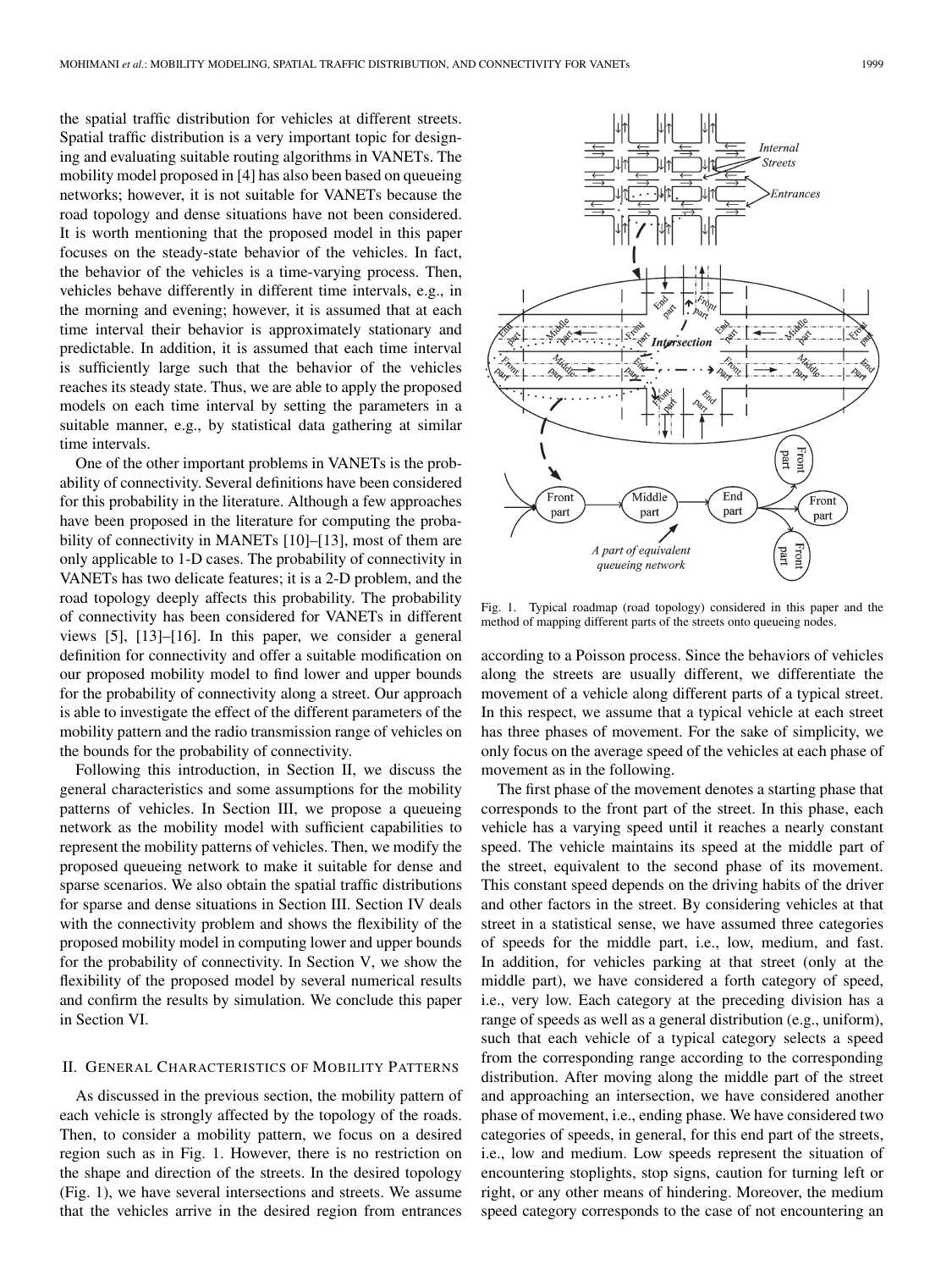effective obstacle. Correspondingly, we have considered two speed categories for the vehicles arriving in the front part, one represents the vehicles arriving at low speeds and the other one represents the vehicles arriving at medium speeds. Therefore, we have two speed categories at both front and end parts of each street and four speed categories for the vehicles at the middle part of the streets. For the sake of simplicity, it is assumed that the vehicles may change their speed category only at the end of each part. Moreover, we consider the length of the front and end parts of the streets very small compared to the length of the middle parts. On the other hand, we consider three lanes for each street (see Fig. 1). Each lane corresponds to a speed category. For example, in the middle part, the medium-, low-, and high-speed categories correspond to the second, first, and third lanes, respectively.

Another important feature of the mobility pattern is how the vehicles change their directions at intersections. A vehicle at an intersection can go straight forward, turn to the right, or turn to the left. For the sake of simplicity, it is assumed that vehicles at the second lane of the end part of each street go straight forward, and vehicles at the first and third lanes of the end parts turn to the right and left streets, respectively (see Fig. 1). Then, the vehicles at the first and third lanes of the end parts need to be more careful and reduce their speeds before turning. Therefore, we have assumed that the first and third lanes of the end parts correspond to the low-speed category, and the second lane corresponds to the medium-speed category. Similar assumptions are applied on the front part of each street. It is worth mentioning that these assumptions are only for the sake of simplicity and can easily be modified according to the driving laws at each city.

In the previously discussed mobility pattern, if the density of the vehicles at a typical street is low, i.e., a sparse scenario, we can consider the mobility of the vehicles independent of each other. However, if the density of the vehicles increases, the mobility patterns of the vehicles affect each other. In this case, the vehicles are obliged to change their lanes along a street to overtake each other or decrease their speed to avoid any crash. It is worth noting that we may have dense scenarios at some streets and sparse scenarios for the others. Moreover, the threshold corresponding to the number of vehicles that distinguishes dense and sparse scenarios is different for dissimilar streets.

In the next section, we discuss how to include the interdependency among vehicles for dense scenarios in the mobility model. It is worth mentioning that most of the previously proposed mobility models have not considered the dense scenarios. However, because of the remarkable dimensions of the vehicles compared with the width of the streets, topology of the streets, etc., dense scenarios are very common in VANETs. In the next section, we propose models capable of including the foregoing characteristics of the mobility patterns.

## III. PROPOSED MOBILITY MODEL AND COMPUTATION OF SPATIAL TRAFFIC DISTRIBUTION

In this section, we propose two mobility models for dense and sparse scenarios. In this respect, we consider a queueing network comprising several nodes and customers with several classes. In our modeling approach, the vehicles are mapped onto the customers of the queueing network. In addition, three nodes are considered for each street at each direction, which correspond to the front, end, and middle parts of that street (Fig. 1). Then, we correspond the sojourn time of a vehicle at each part of the street to the service time of the corresponding customer at the corresponding node. Therefore, in the queueing network, when a customer departs from a node representing the front or middle part of a typical street, it is definitely routed to a specific node, i.e., the node representing the middle or end part of the same street, respectively. However, when a customer departs the node representing the end part of a street, i.e., the corresponding vehicle reaches an intersection, it is routed to one of the three nodes representing the front parts of the other three streets at that intersection with different probabilities (Fig. 1).

According to the details of the vehicles' mobility patterns discussed in Section II, we consider different speed categories at different parts of the streets, approximately representing the different behavior of the vehicles. In the proposed mobility model, we simply map each speed category onto a customer class. Therefore, we have four customer classes at nodes representing the middle parts of the streets (including parking vehicles) and two customer classes for the nodes representing the front and end parts of the streets. Each customer class at each node has a random service time with a distribution derived from the distribution of the corresponding speed category at the corresponding street. Then, the average service time (equal to the inverse of the service rate) of a customer with a specific class at each node is determined with respect to the distribution of its corresponding speed and the length of street parts. In the following, we distinguish between sparse and dense scenarios in describing the other characteristics of the proposed queueing network.

#### *A. Sparse Scenario*

As discussed in Section II, when a street is considered in a sparse scenario, we can consider different vehicles having independent mobility patterns. Therefore, we consider each node at the preceding queueing network as an  $M/G/\infty$  node. So, in the case where all parts of the street are in a sparse situation, we actually have a queueing network comprising M/G/ $\infty$  nodes with four, two, and two customer classes, corresponding to the middle, front, and end parts, respectively. This is a BCMP queueing network, i.e., a quasi-reversible queueing network with a product-form solution [9]. In this network, the following traffic equations are satisfied [9]:

$$
\alpha_{ju} = \lambda_{ju} + \sum_{k=1}^{N} \sum_{v=1}^{C(k)} \alpha_{kv} r_{kv,ju}
$$
  

$$
j = 1, ..., N, \qquad u = 1, ..., C(j) \quad (1)
$$

where  $\lambda_{ju}$  is the exogenous arrival rate of class-u customers at node j, N is the number of nodes (street parts),  $C(j)$ is the number of classes at node j, and  $r_{kv,ju}$  denotes the routing probability of a departed class- $v$  customer from node k to node j as a class-u customer.  $\lambda_{ju}$  corresponds to the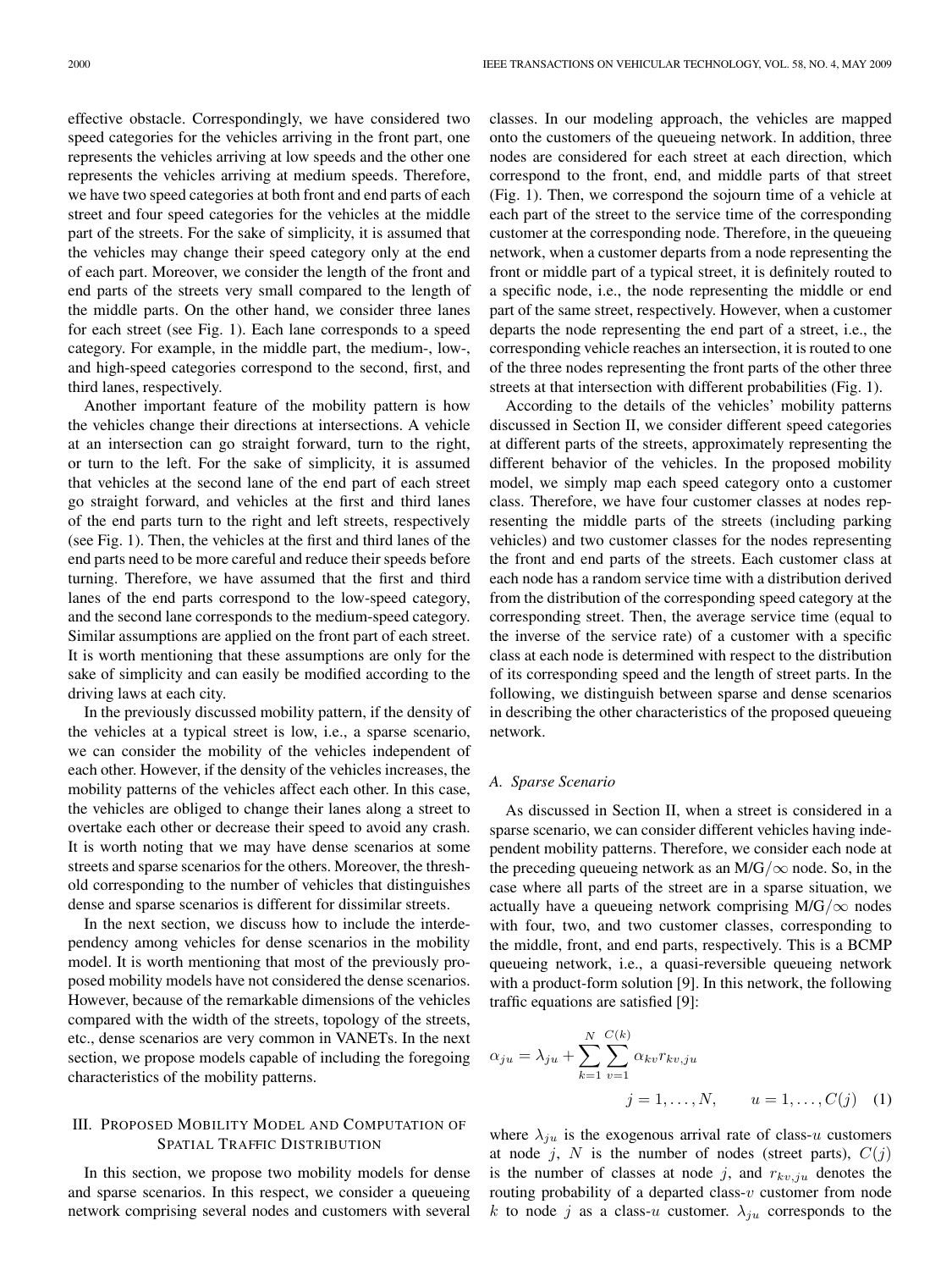arrival rate of vehicles into entrances of the desired region (Fig. 1),  $C(j)$  corresponds to different speed categories, and  $r_{kv,ju}$  depends on the behavior of the vehicles at the end of street parts and at intersections. In addition,  $\alpha_{ju}$  in (1) denotes the arrival rate of class- $u$  customers at node  $j$  in the network, which represents an exogenous arrival rate as well as the arrivals routed from other nodes. It obviously is equal to the departure rate of class-u customers from node  $j$  in the case of stability. We also have the following relation for routing probabi lities [9]:

$$
\sum_{k=1}^{N} \sum_{v=1}^{I} r_{ju,kv} + r_{ju,0} = 1; \quad j = 1, ..., N, \quad u = 1, ..., I
$$
\n(2)

where 0 denotes the world outside the network (i.e., out of the desired region). The routing probabilities are determined with respect to the mobility patterns of the vehicles, as discussed in Section II. Then, we obtain the spatial traffic distribution for the proposed queueing network comprising M/G/ $\infty$  nodes as in the following [9]:

$$
\pi(\mathbf{n}) = \prod_{j=1}^{N} \pi_j(\mathbf{n}_j)
$$

$$
\mathbf{n} = (\mathbf{n}_1, \dots, \mathbf{n}_N), \quad \mathbf{n}_j = (n_{j1}, \dots, n_{jC(j)})
$$

$$
\pi_j(\mathbf{n}_j) = e^{-\rho_j} \prod_{u=1}^{C(j)} \frac{\rho_{ju}^{n_{ju}}}{n_{ju}!}
$$

$$
\rho_{ju} = \frac{\alpha_{ju}}{\mu_{ju}}, \quad \rho_j = \sum_{u=1}^{C(j)} \rho_{ju}
$$
(3)

where  $\mu_{ju}$  denotes the service rate of a class-u customer at node j, N is the number of nodes (street parts), and  $C(j)$ denotes the number of classes at node j. In (3),  $\pi(\mathbf{n})$  represents the probability of  $n_{11}$  class-1 customers at node 1,  $n_{12}$  class-2 customers at node 1, etc. By (3), we obtain the stationary probability for different numbers of customers of different speed categories in different parts of the streets, i.e., spatial traffic distribution. Note that if we divide each street into parts with a smaller length, we will have the spatial traffic distribution with more details. In Section IV, we apply this modification to compute bounds for the probability of connectivity. In this case, we will have more nodes in the queueing network, leading to more computational complexity.

We may also be interested in knowing the stationary probability for different numbers of vehicles at a specific street when we have a fixed number of vehicles in the whole region. Then, we have, in fact, a closed queueing network. In this case, we can assume that when a vehicle goes out of the desired region, another vehicle symmetrically arrives in the desired region from the other side (i.e., wraparound technique). Then, we need to modify traffic equations to obtain the stationary distribution similar to (3), except for a normalizing constant [4], [9].

## *B. Dense Scenario*

As indicated in Section II, in dense scenarios, some of the vehicles cannot maintain their speed, irrespective of the vehicles in front of them. Then, the sojourn times of some vehicles at a street are dependent on the number of other vehicles at the same street. For more clarification, suppose a vehicle selects a speed independently and uniformly in the range  $[v_{\min}, v_{\max}]$  with respect to a speed category. For a sparse scenario, since the vehicles independently move along the street, the average sojourn time at the street is equal to  $(L/(v_{\text{max}} - v_{\text{min}})) \ln(v_{\text{max}}/v_{\text{min}})$ , where  $L$  is the length of the street. If the number of vehicles in that street increases (due to larger arrival rate), some of the vehicles are obliged to temporarily reduce their speed because they encounter some slower vehicles in front. In fact, when the street is crowded enough, there is no possibility for maneuvers and overtaking. Therefore, we can say, in general, that the distribution of speeds at that street deviates from uniform and diverts to a new distribution with more weight on lower speeds. This leads to a higher average sojourn time at that street. As long as the number of vehicles in a typical street increases, more vehicles during their movement along the street encounter slower vehicles such that they are obliged to reduce their speeds. Then, the sojourn time of more vehicles is affected by other vehicles in that street (i.e., slower vehicles at their fronts). This situation leads to a more observable deviation in the distribution of the number of vehicles at that street. Obviously, when the width of a street is smaller, the dense situation is observable for a smaller number of vehicles.

With respect to the preceding discussions, a street in a dense situation cannot be mapped onto an M/G/ $\infty$  node. In other words, when a part of a street is considered in a dense situation, we need to include the effect of the number of customers on the service rate at the corresponding node. To include the foregoing dependency, we employ a queueing network comprising nodes with state-dependent service times, e.g., M/G(n)/ $\infty$  nodes. Then, we modify the previously proposed BCMP queueing network and exploit the property of the functional product form, as explained in [9]. In the newly proposed queueing network, only the service rate at each node will be changed. Then, the traffic equations (1) will not be changed. However, the stationary probability distribution for traffic states, i.e., (3), is modified as

$$
P(\mathbf{n}) = b_n \Phi(\mathbf{n}) \pi(\mathbf{n}), \qquad \pi(\mathbf{n}) = \prod_{j=1}^N \pi_j(\mathbf{n}_j) \qquad (4)
$$

where  $P$  denotes the stationary probability distribution of the modified (state-dependent) network, and  $\Phi$  is a function representing the dependency of service rate on the traffic state, i.e., **n**. In addition,  $\pi$  is the stationary probability distribution of the corresponding state-independent queueing network, i.e., the same traffic state in the case of sparse scenarios, and  $b_n$ is a normalizing constant. In this modified queueing network, the exogenous arrival rates and the service rates need to be modified as [9]

$$
\lambda_{ju}(\mathbf{n}) = \lambda_{ju} \frac{\Psi(\mathbf{n})}{\Phi(\mathbf{n})}, \quad \mu_{ju}(\mathbf{n}) = \mu_{ju} \frac{\Phi(\mathbf{n} - \mathbf{e}_{ju})}{\Phi(\mathbf{n})}
$$
 (5)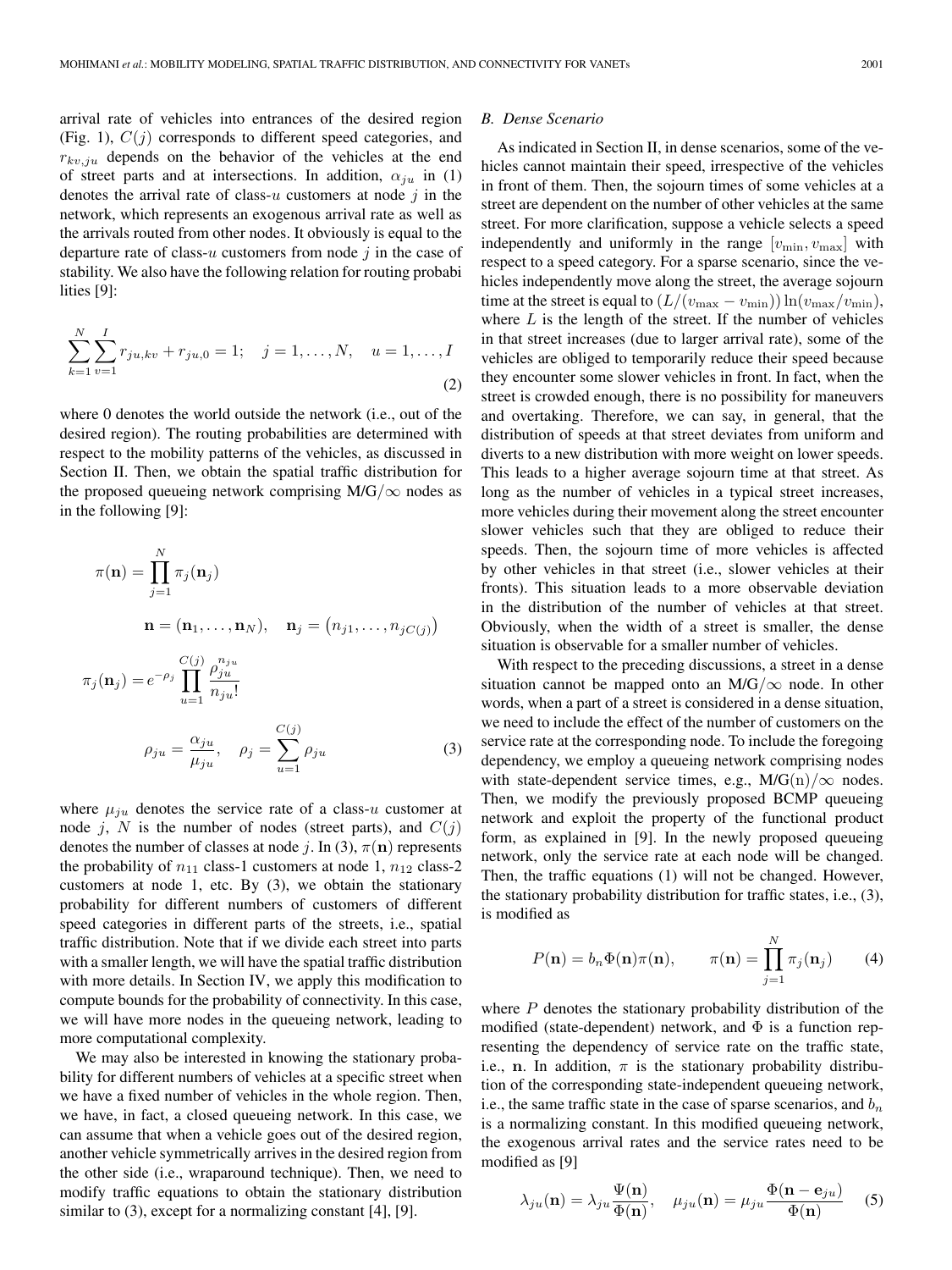

Fig. 2. Effect of sparse and dense situations on mobility pattern. (a) Possibility of overtaking by a simple faster vehicle's maneuver to the left. (b) Possibility of overtaking by a simple slower vehicle's maneuver to the right. (c) Impossibility of overtaking and any maneuver.

where  $\mathbf{e}_{ju}$  represents a  $\left(\sum_{j=1}^{N} C(j)\right)$ -dimensional vector with a 1 at position ju corresponding to a class-u customer at node j, and zero elsewhere. In general,  $\Psi$  and  $\Phi$  are arbitrary nonnegative and positive functions, respectively. In the proposed queueing network, we consider  $\Psi$  equal to  $\Phi$ . Then, we obtain the same  $\lambda$  as in the case of a sparse scenario. Now, we should determine  $\Phi(\mathbf{n})$ . To this end, we set  $\mu_{iu}$  in (5) equal to 1 and consider a general form for Φ as

$$
\Phi(\mathbf{n}) = \frac{1}{\prod_{j=1}^{N} \prod_{u=1}^{C(j)} \prod_{i=1}^{n_{ju}} \mu_{ju}(i)} \Rightarrow \mu_{ju}(\mathbf{n})
$$

$$
= \frac{\Phi(\mathbf{n} - \mathbf{e}_{ju})}{\Phi(\mathbf{n})}
$$

$$
= \mu_{ju}(n_{ju}). \tag{6}
$$

Then, we have different service rates for the different numbers of customers at each class. To compute  $\mu_{ju}(n_{ju})$ , we should consider more details for the mobility patterns in dense situations.

We have considered regular and lawful drivers such that the vehicles at each speed category do their best to remain in the corresponding lanes. In other words, it is assumed that whenever a vehicle changes its lane to overtake a slower one, it returns to its initial lane after overtaking. Moreover, whenever a vehicle of a speed category encounters a slower vehicle of the same speed category, the faster vehicle overtakes the slower vehicle without any increase in its speed and by a simple maneuver to the left if possible [see Fig. 2(a)]. If that is not possible, the slower vehicle yields the way to the faster vehicle to pass (i.e., overtake) by a simple maneuver to the right [see Fig. 2(b)], and after overtaking, the deviated vehicles return to their initial lanes. In these cases, we do not encounter any disturbance in the speed distribution or the average sojourn time. However, if maneuvers to the left and right are impossible [see Fig. 2(c)], then the faster vehicle temporarily decreases its speed until the obstacles for overtaking are removed. Therefore, the average sojourn time of a vehicle at a specific lane is dependent upon both the number of vehicles at the same lane and the number of vehicles at the other lanes. In other words, the average sojourn time depends on the total number of vehicles at three lanes. Therefore, we modify (6) such that  $\mu_{iu}(.)$  depends on  $n_i$  instead of  $n_{iu}$ . To this end, instead of considering several speed categories for moving vehicles (excluding parking vehicles) at each street part, we only consider one speed category (i.e., one class), which is a mixture of different speed categories at that street part.

We apply the preceding modification for the customers at all parts of the streets; however, for the middle part, we distinguish between vehicles parking at the roadside and vehicles moving along the street. In fact, parking vehicles have no effect on the moving vehicles. So, we consider one class of customers for both front and end parts of the streets, i.e., moving vehicles, and two classes of customers for the middle parts of the streets, i.e., moving and parking vehicles. Hence, we apply (6) for our proposed queueing network with stationary probability distribution (5) such that  $C(j)$  is equal to 1 for the nodes corresponding to the front and end parts of the streets and is equal to 2 for the nodes corresponding to the middle parts of the streets. Moreover, in the latter case,  $\mu_{iu}(n_{iu})$  is equal to a constant  $\mu_{ju}$  for class-u customers corresponding to parking vehicles.

To compute  $\mu_{ju}(n_{ju})$  for moving vehicles in the middle parts or  $\mu_i(n_i)$  in the front and end parts, we need some statistical tests (e.g., by simulation). We can intuitively say that the average sojourn time is a constant when the number of vehicles is small and will increase when the number of vehicles increases because of the significant number of speed changes. In other words, when a significant number of vehicles encounter obstacles while overtaking, we will have an increase in the average sojourn time. At the other extreme, we have another constant for the average sojourn time, denoting that we approximately have a saturation condition. Reasonably, in a regularly designed road topology, we are very far from the saturation condition.

We run a simulation to obtain  $\mu_i(n_i)$  for the different numbers of customers for a typical street. In the simulation, we wrap any departing vehicle to keep the number of vehicles constant, and we apply the previously discussed overtaking laws in the simulation. To make the simulation more practical, we consider the possibility of a maneuver to the left for overtaking when there is no vehicle at the left lane within a specific distance. This distance represents the driver's field of view. If a vehicle exists within this distance, the driver decides to overtake based on the location of that vehicle. It is worth mentioning that the vehicles at the left lanes are faster than the vehicles at the right lanes. In Fig. 3, we have sketched the flowchart for our simulation. The foregoing discussion about the possibility of maneuvers to the left is also applied for maneuvers to the right to yield the path to faster vehicles.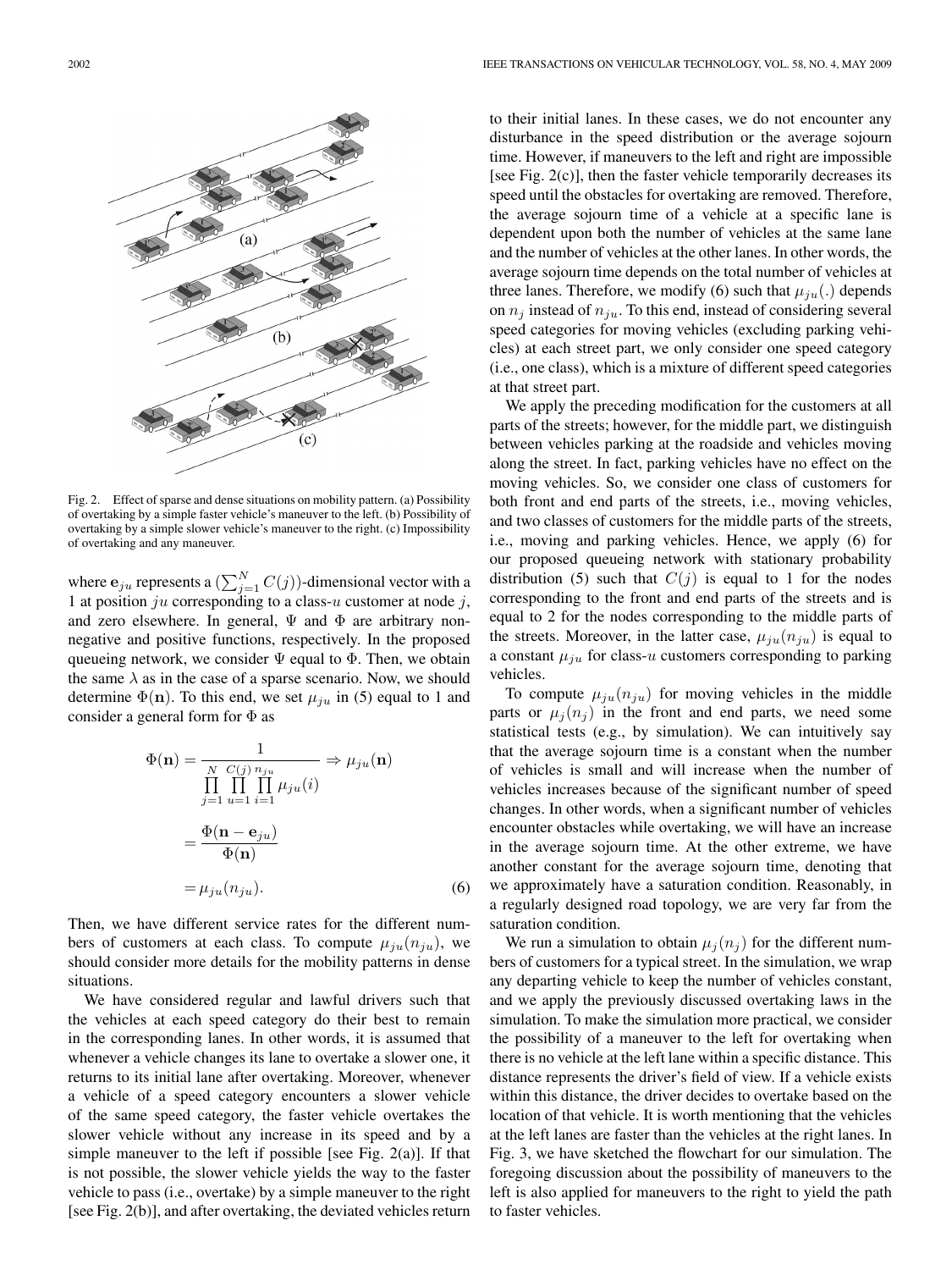

Fig. 3. Flowchart describing laws for overtaking and maneuvers applied in deriving Fig. 4 and in the simulations.

In Fig. 4, we illustrate the inverse of the average sojourn time for different numbers of vehicles at the middle part of a typical street with three lanes and the length of 1600 m by simulation. For example, when there are 500 vehicles in the middle part of the street, the departure rate of vehicles reduces to 80% of the rate corresponding to the sparse scenario (i.e., the case when there are a few vehicles in the street). We employ the results of Fig. 4 in (6), i.e., different service rates for different number of vehicles. By obtaining similar curves for all parts of the streets, we are able to obtain  $P(n)$  in (4) for each traffic state **n**.

#### IV. PROBABILITY OF CONNECTIVITY

As indicated in Section I, one of the important characteristics for a VANET is its probability of connectivity. The importance of connectivity reverts to designing efficient routing algorithms for VANETs. In a typical routing algorithm, the main goal is forwarding a packet from a source to its destination with minimum delay. This is very important for emergency services in a VANET. An interesting concept in the proposed routing algorithms for VANETs is the carry and forward approach [17]. In this approach, if a vehicle does not find a suitable vehicle to forward its packet, it carries the packet itself. Since packet forwarding through radio propagation is faster than packet carrying by a vehicle, the probability of connectivity is a key factor in designing efficient routing schemes. In fact, sometimes, routing the packets from the farther paths is more suitable than nearer paths because more connectivity at farther paths can reduce the delay of the received packets.

Several definitions for the probability of connectivity in a MANET have been proposed in the literature [10]–[16]. In the case of a VANET, the topology of the roads is very effective. Then, we consider the probability of connectivity as the probability that the vehicles along the streets can communicate with each other through a radio link. In general, it is possible to have several radio links between two vehicles. In addition, each radio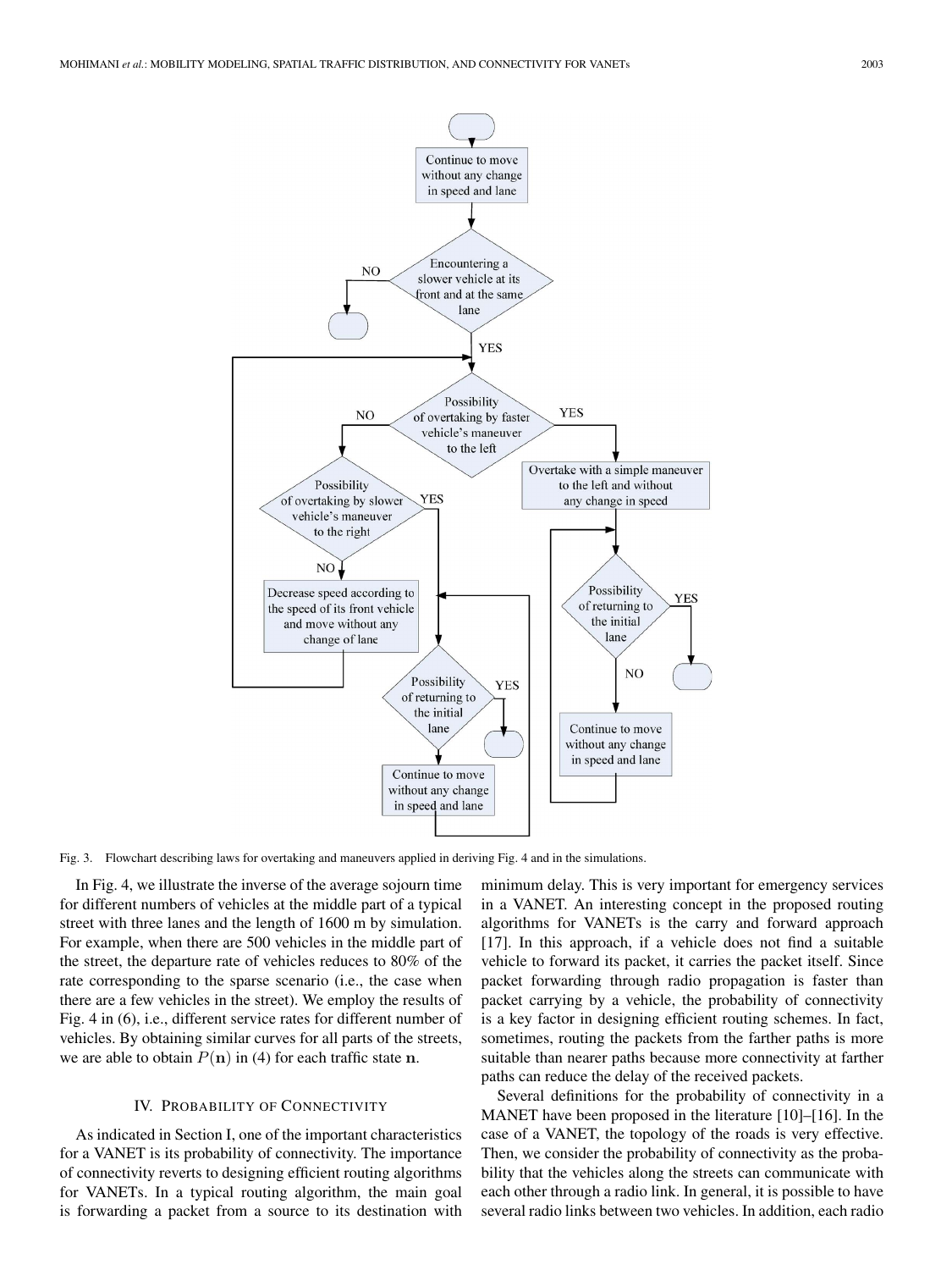$(a)$ 

 $R' > R$ 

 $(b)$ 

 $(c)$ 

 $\overline{R}$ 

Two side-by-side sub-streets with opposite directions

 $d<<$ 



Fig. 4. Dependency of the inverse of the average sojourn time for moving vehicles on the number of vehicles in the middle part of a typical street.

link may consist of multiple hops. Two vehicles are able to directly communicate if they are in the radio transmission range of each other. Therefore, to find the probability of nonconnectivity, in general, we need to find the probability of interruption of all radio links between any two vehicles. It is worth noting that if a link is disconnected, e.g., along a street, we may have another radio link through other streets.

In this paper, we have focused on finding simple lower and upper bounds for the probability of connectivity along a typical street in the road topology as in Fig. 1. Obviously, in a street, we have a disconnected link if we have two consecutive vehicles with a distance greater than the radio transmission range R. It is worth mentioning that the direction and speed of vehicles are not important in this case. Therefore, we modify our proposed queueing network to find the probability of two consecutive vehicles at that street with a distance greater than R. To this end, we divide each part of the street (i.e., front, middle, and end parts) into substreets, each with length R. With respect to the previous approach in mapping parts of streets onto nodes in a queueing network, we will have a queueing network similar to the one proposed in Section III but with greater number of nodes. In this queueing network, a departed customer with a specific class from a node corresponding to a substreet is routed to the node corresponding to the following substreet as a customer with the same class. Moreover, if the substreets belong to different parts of the street, the customer class may change (due to the initial mobility pattern as discussed in Section II). Obviously, we will have traffic equations and stationary probability distribution similar to (1) and (3). To find the probability of nonconnectivity along a typical street, we find the probability that there is at least one pair of side-by-side empty substreets (nodes) with opposite directions [see Fig. 5(a)]. However, if we have such a pair of nodes, the connectivity does not necessarily hold along the street [e.g., see Fig. 5(b)]. Therefore, the computed probability is only a lower bound for nonconnectivity, which is equivalent to an upper bound for connectivity.



On the other hand, consider the case in which we divide the streets into substreets with length  $R/2$ . Then, if we have at least one vehicle at each substreet (irrespective of its direction and speed), we will have full connectivity for that street. However, if we have an empty pair of side-by-side substreets in this new structure, connectivity may also hold [see Fig.  $5(c)$ ]. In this case, connectivity depends on the locations of the vehicles in the following and preceding substreets. Therefore, by computing the probability with which all pairs of side-by-side nodes are nonempty, we will find a lower bound for connectivity.

With respect to the foregoing discussions, we have the following relations for the lower and upper bounds for the probability of connectivity at a typical street:

$$
P(Connectivity) \geq \sum_{\substack{n_i \geq 1 \\ \forall i, 1 \leq i \leq N_S(R/2)}} \pi(n_1, n_2, ..., n_{N_S(R/2)})
$$
  
\n
$$
= \prod_{i=1}^{N_S(R/2)} \sum_{n_i \geq 1} \pi(n_i)
$$
  
\n
$$
= \prod_{i=1}^{N_S(R/2)} (1 - \pi(n_i = 0))
$$
  
\n
$$
P(Connectivity) \leq \sum_{\substack{n_i \geq 1 \\ \forall i, 1 \leq i \leq N_S(R) \\ \forall i, 1 \leq i \leq N_S(R)}} \pi(n_1, n_2, ..., n_{N_S(R)})
$$
  
\n
$$
= \prod_{i=1}^{N_S(R)} \sum_{n_i \geq 1} \pi(n_i)
$$
  
\n
$$
= \prod_{i=1}^{N_S(R)} (1 - \pi(n_i = 0))
$$
  
\n(8)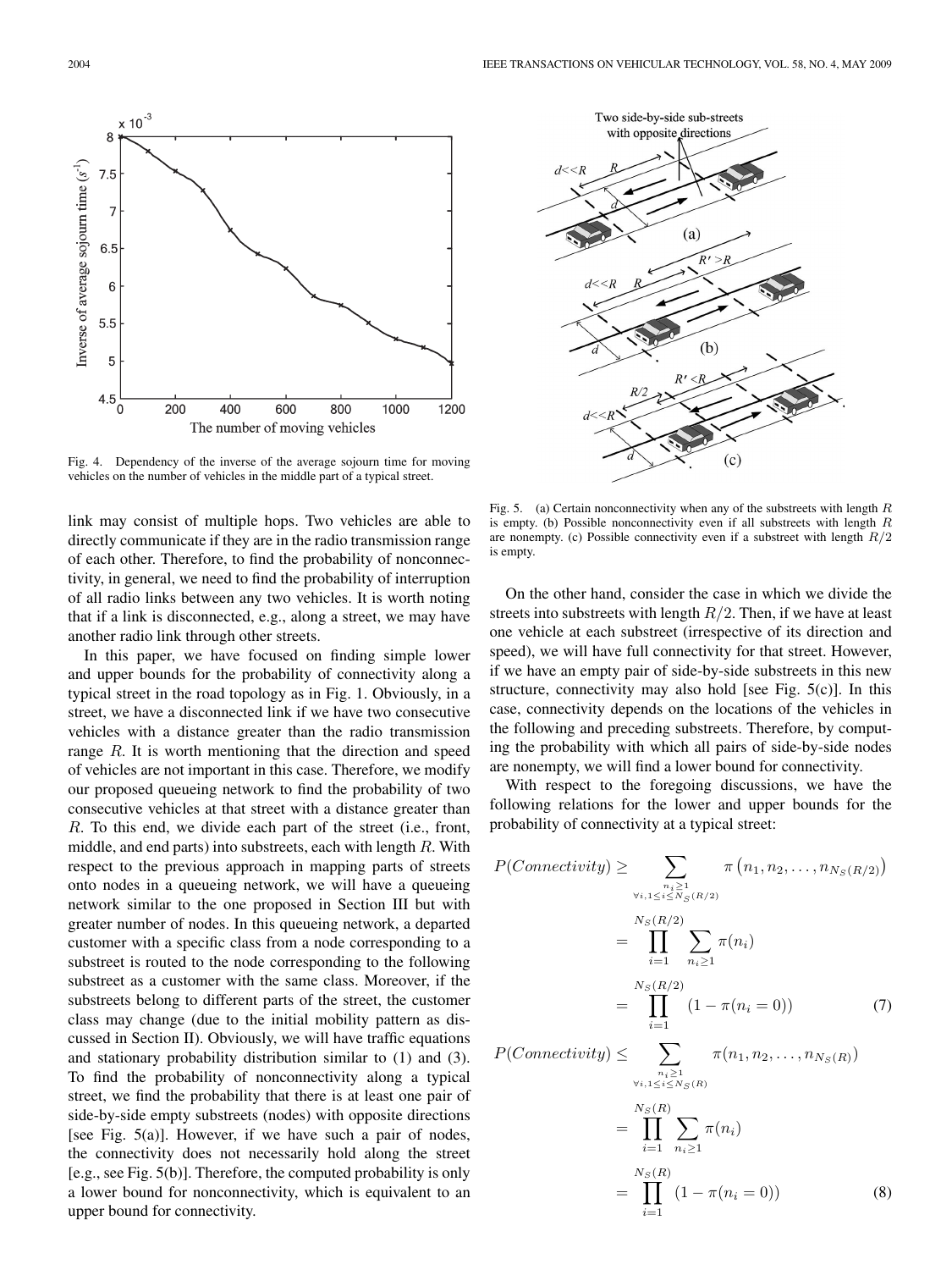| Parameter                  | Value              | Unit             |
|----------------------------|--------------------|------------------|
| Low speed category in the  | Uniform [3, 14]    | m/s              |
| middle part                |                    |                  |
| Medium speed category in   | Uniform [14, 22]   | m/s              |
| the middle part            |                    |                  |
| Fast speed category in the | Uniform [22, 33]   | m/s              |
| middle part                |                    |                  |
| Low speed category in the  | Uniform $[0.3, 3]$ | m/s              |
| front part                 |                    |                  |
| Medium speed category in   | Uniform $[3, 14]$  | m/s              |
| the front part             |                    |                  |
| Low speed category in the  | Uniform [0.3, 1.5] | m/s              |
| end part                   |                    |                  |
| Medium speed category in   | Uniform [1.5, 14]  | m/s              |
| the end part               |                    |                  |
| Length of the middle part  | 1600               | m                |
| Length of the front part   | 200                | $\boldsymbol{m}$ |
| Length of the end part     | 200                | $\boldsymbol{m}$ |
| Arrival rate at each       | 0.8                | $s^{-1}$         |
| entrance $(\lambda)$       |                    |                  |

TABLE I TYPICAL VALUES FOR THE PARAMETERS IN THE NUMERICAL ANALYSES

where  $N_S(R/2)$  and  $N_S(R)$  denote the number of substreets for a typical street  $(S)$ , where the length of each substreet equals  $R$  and  $R/2$ , respectively. In the preceding relations, we have only focused on a typical street. It is worth mentioning that in writing (7) and (8), we exploit the productform solution of the stationary probability distribution as in (3). In addition, in (7) and (8), we remove indexes representing different classes because only the existence of a vehicle (irrespective of its class and direction) is important. In fact, the probabilities in (7) and (8) will be obtained by applying (3) for sparse scenarios and (4) for dense scenarios and adding some related terms (e.g., addition of probabilities corresponding to two side-by-side substreets with opposite directions). It is worth noting that we consider the width of the streets very small compared to the transmission range  $R$  in the preceding analytical approach.

Although the preceding analytical approach is considered along a typical street, it is applicable to intersections as well. However, we should consider four streets meeting the intersection and correspondingly modify the equations. It is worth mentioning that connectivity at intersections is of less importance than along the streets. The reason is that different hindering effects, e.g., stoplights, drivers' caution before turning, etc., lead to a higher density of vehicles at the intersections, i.e., more probability of connectivity.

## V. NUMERICAL RESULTS

In this section, we show the flexibility of the proposed model in computing the spatial traffic distribution for a VANET with a roadmap of Fig. 1. Table I indicates the typical values for some of the parameters related to the mobility patterns of the vehicles. Although in our numerical analysis we have assumed the same arrival rate at all entrances, we are able to consider cases that are more general. Moreover, for the sake of simplicity, we have ignored parking vehicles in our analyses. To confirm the numerical results, particularly for the case of a dense scenario,



Fig. 6. Stationary probability distribution (state-independent model) for the number of vehicles with different speed categories in the middle part of a typical street in the case of uniform mobility pattern ( $\lambda = 0.8$  vehicles/s).

we simulate the mobility patterns of the vehicles in the roadmap of Fig. 1. The simulation is based on MATLAB, and the flowchart in Fig. 3 has been applied on all streets.

In the first set of numerical analyses, we have considered sparse scenarios and uniform mobility pattern. For a uniform mobility pattern, at each intersection, the vehicles go to one of three possible streets with equal probabilities. Fig. 6 illustrates the stationary probability for different numbers of customers with three speed categories at the middle part of a typical street in a sparse scenario. With respect to (3), the distribution is actually a Poisson distribution with parameter  $\rho_{ju} = \alpha_{ju}/\mu_{ju}$ . This parameter is obtained by solving traffic equation (1) and finding  $\alpha_{ju}$ . Moreover,  $\mu_{ju}$  is determined with respect to the length of the middle part and the distribution of the corresponding speed category (see Section III). The simulation results are in good match with the analytical results. In addition, the simulation results confirm the Poisson distribution predicted by the model in a sparse scenario.

In Fig. 7, we have shown the effect of including a dense situation. In this respect, we employ (6) and the results obtained in Fig. 4. For comparison, we have plotted the stationary probability distribution for moving vehicles in the middle part of a typical street in the case of uniform mobility pattern for both sparse and dense situations. As we observe from Fig. 7, the probability of a higher number of vehicles (i.e., more crowds) increases in a dense situation, showing that if we do not consider the dependency among the mobility patterns of vehicles, we will have remarkable errors. Such a difference is noticeable when the arrival rate at the entrances increases. By running the simulation program for both sparse and dense scenarios, the validity of our modeling approach is confirmed. Moreover, as we observe from the mean and variance of the simulation results, the distribution in dense scenarios deviates from the Poisson distribution.

In Fig. 8, we have shown the efficiency of our proposed model in computing the stationary probability distribution for the case of an inward mobility pattern. In this case, the movement of vehicles at each intersection indicates that the vehicles are more interested in going toward the center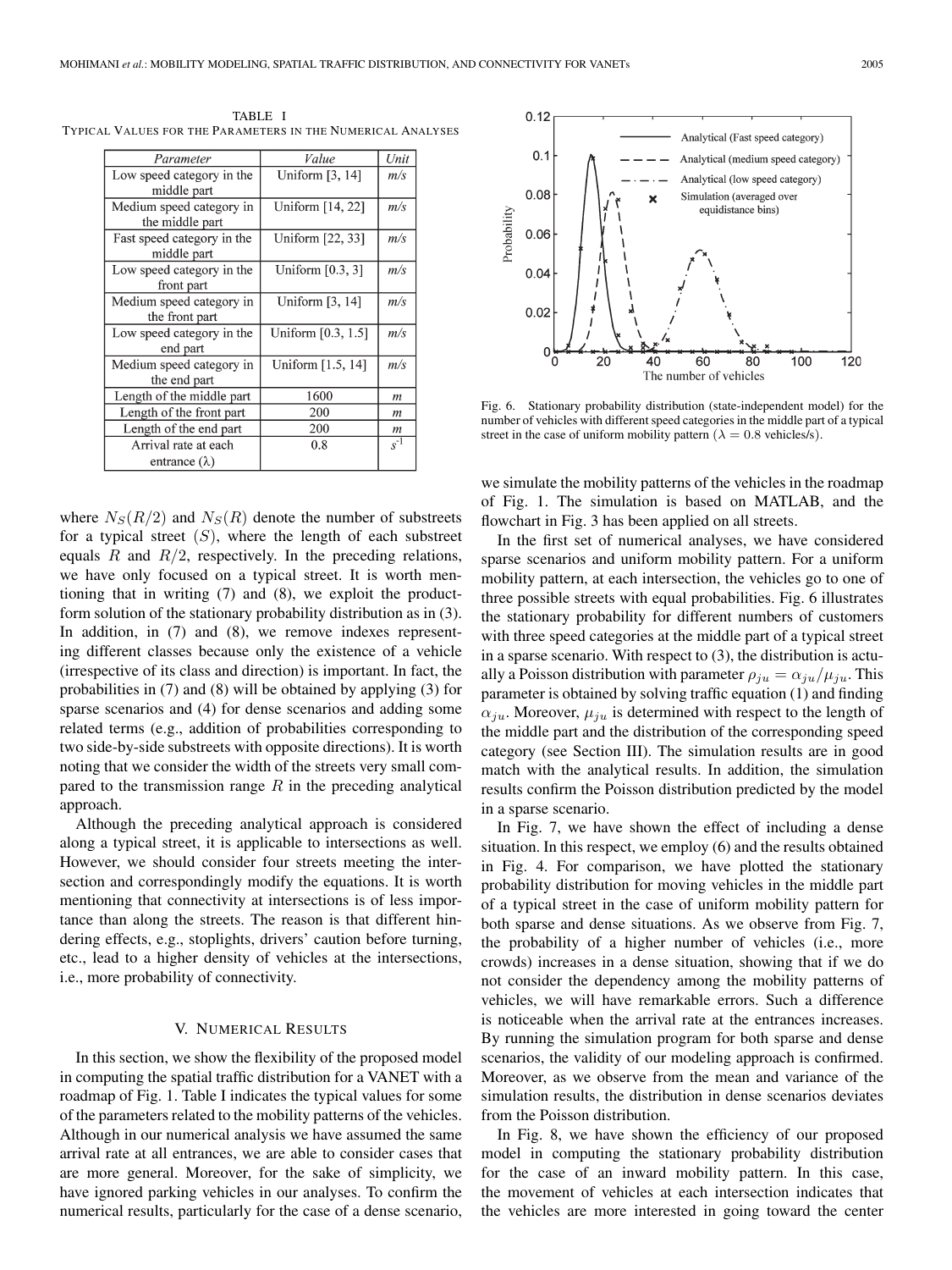

Analytical (state-independent model)

Analytical (state-dependent model)

Simulation (averaged over

equidistance bins)

Fig. 7. Stationary probability distribution for the number of moving vehicles in the middle part of a typical street in the case of uniform mobility pattern with three arrival rates at each entrance with state-dependent service rates (4) and independent service rates (3).



Fig. 8. Stationary probability distribution for the number of vehicles within medium speed category in the middle parts of two typical streets in the case of inward mobility pattern.

of the region. In fact, this case is an example of combined sparse and dense situations. In this figure, we compare the stationary distribution of vehicles in the middle parts of two streets, i.e., one near the center of the region and the other far from that. As expected, more vehicles concentrate on the central region, which leads to dense situations at the related streets. In obtaining the results of Fig. 8, we applied the state-dependent queueing network model. This figure shows the effect of decisions of the drivers on the stationary distribution at different streets.

Fig. 9 shows the lower and upper bounds for the probability of connectivity when the transmission range is 200 m. From this figure, it is obvious that we have a probability of connectivity that is more than 90% for the arrival rate nearly equal to 0.35 vehicles/s. With respect to (7) and (8), the lower bound for the case of  $R = 400$  m and the upper bound for the case of  $R = 100$  m have also been illustrated in Fig. 9. Since the probability of connectivity is of crucial importance in the case



Fig. 9. Lower and upper bounds as well as exact value for probability of connectivity in a typical street in the case of uniform mobility pattern.

of a sparse scenario, we have not carried out a similar analysis for finding the bounds for the probability of connectivity in dense scenarios. In other words, the probability of connectivity reaches 1 for arrival rates smaller than the rates corresponding to dense scenarios (compare Figs. 6, 7, and 9). The simulation results for four arrival rates confirm the obtained analytical bounds.

Although the simple lower and upper bounds are not tight, however, the simple bounds are very suitable for finding the arrival rates at which different streets are nearly fully connected. Nevertheless, in general, they are not suitable as good estimates on the probability of connectivity.

#### VI. CONCLUSION

Due to the high speed and roadmap-restricted movements of vehicles, mobility pattern is a key factor in VANET. We have employed a BCMP open queueing network to model the mobility patterns of vehicles in sparse and dense scenarios. To this end, we mapped different aspects of the mobility patterns, including different speed categories, the manner of decision making at intersections, and the distribution of speed onto different parameters of the proposed queueing network. To include the effect of dense situations, we modified the proposed BCMP queueing network as a new network comprising nodes with state-dependent service times. Then, we discussed the functional product form of such a network and determined the service rate at each node. Finally, we obtained the stationary probability distribution for different numbers of vehicles at different parts of the streets.

Furthermore, we focused on the probability of connectivity along a street and found lower and upper bounds for it. In this respect, we modified the proposed queueing network to find the bounds by employing the stationary probability distribution for some specific traffic states at those networks. Finally, we showed the flexibility of our modeling approach by some numerical examples and confirmed the validity of the proposed models by simulations.

 $0.04$ 

0.035

 $0.03$ 

٦  $=0.8$ 

 $\widetilde{Mean=99}$ 

 $Var=109$